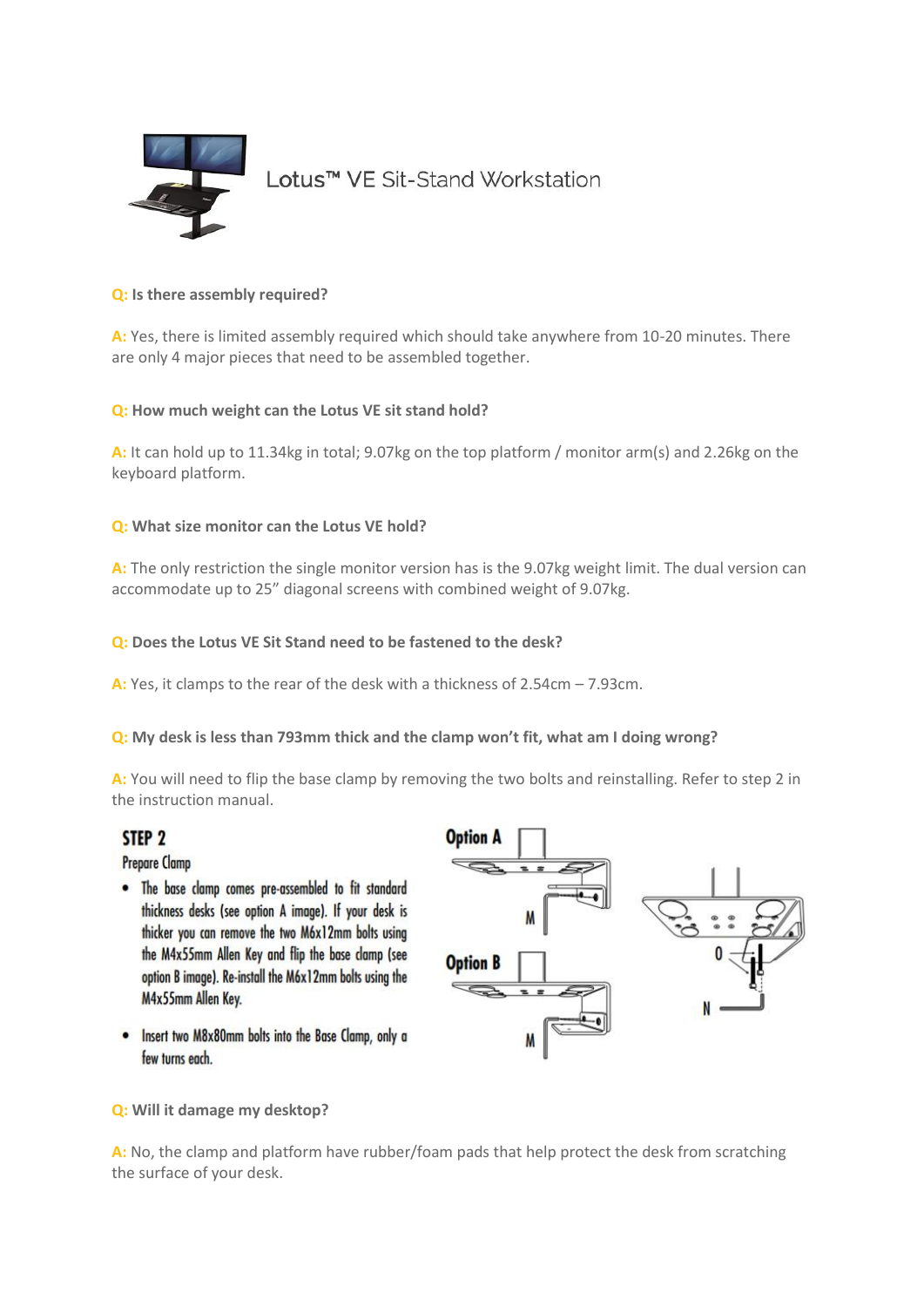# **Q: [How stable is the keyboard platform when typing?](https://www.fellowes.com/gb/en/resources/health-and-wellbeing/lotus-faqs.aspx#collapse7c)**

**A:** Under normal use, the platform is stable. If you want to maximise the durability of the product, please do not lean or apply excessive force to the keyboard platform.

## **Q: [What's the minimum size of desk required to successfully](https://www.fellowes.com/gb/en/resources/health-and-wellbeing/lotus-faqs.aspx#collapse8c) install this product?**

**A:** The Lotus should be placed on a sturdy, flat surface at least 609mm deep and 730mm wide to have sufficient space for the product. There are 3 depth adjustments which you can choose from when assembling the product. These allow the front edge of the work surface to sit flush with desk depths 59.9cm, 69.8cm and 80cm.



### **Q: [How long should the power cables be to work with the Lotus™ VE Sit](https://www.fellowes.com/gb/en/resources/health-and-wellbeing/lotus-faqs.aspx#collapse9c)-Stand Workstation?**

**A:** Most cable lengths are an average of 2m, which should be sufficient for working when standing however it would be important to consider where the power sockets are located. The sit-stand raises 38.1cm above the desk. Have the Lotus™ VE in the highest position when putting items on to ensure sufficient cable length.